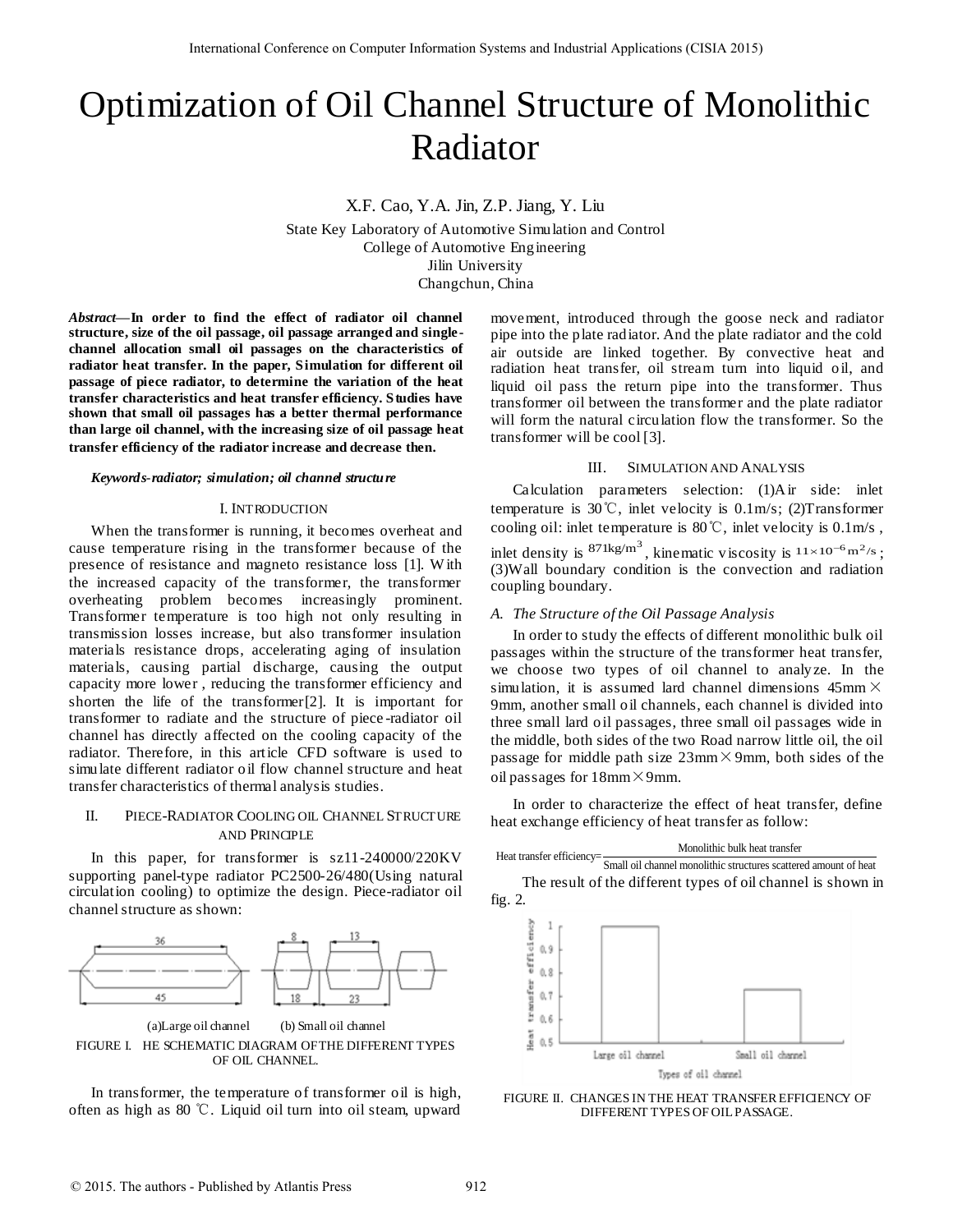As the figure shows the small channel and the large channel heat transfer efficiency were 1.00 and 0.73, so a s mall oil passages has higher heat transfer efficiency, this conclusion is also verified by the temperature contours. Low cloud seen by small internal oil passages, thus cooling the transformer oil cooling effect is good.



FIGURE III.ONOLITHIC BULK TEMPERATURE CONTOURS.

The reason for this phenomenon is that when the same circulation area, when the channel is small, wet perimeter transformer cooling oil increases, increasing the contact area between the hot transformer oil and cryogenic cooling wall; at the same time, due to the large channel structure is composed of three small flow channels, transformer cooling oil in bulk oil agitating plate at the inlet and outlet channels increases, the convective heat transfer coefficient increases which is beneficial to convection heat transfer, played the role of enhanced heat transfer.

# *B. Analysis of the Oil Channel Dimensions*

To study the impact of heat dissipation with changing in the size of the monolithic bulk oil channel, channel dimensions  $40 \text{mm} \times 9 \text{mm}$ ,  $45 \text{mm} \times 9 \text{mm}$  and  $50 \text{mm} \times 9 \text{mm}$ were analyzed respectively.

In order to characterize the effect of different heat transfer oil duct size, the heat transfer efficiency is defined as follows:



Analysis of the results of different oil radiator channel width is shown in fig. 4.



FIGURE IV.HANGES OF HEAT TRANSFER EFFICIENCY WITH DIFFERENT WIDTH OF OIL CHANNEL.

The figure shows with oil channel width increasing, heat transfer efficiency increased at first and then decreased. Oil channel width is 40mm, 45mm and when 50mm, heat transfer efficiency 1.00, 1.07 and 0.89, respectively.



The figure shows with the width of oil channel increasing, heat transfer efficiency increased at first and then decreased. Oil channel width is 40mm, 45mm and when 50mm, heat transfer efficiency 1.00, 1.07 and 0.89, respectively. Varied widths of oil channel will result in changing transformer cooling oil flow and area of heat transfer. When the width of oil channel increases, transformer cooling oil flow rate decreases, weakening the convective heat transformer cooling oil and pieces scattered between; however, while the singlechannel heat transfer area of the oil will be produced along with oil channel width increases, played heat transfer enhancement effect.

## *C. Arrangement of the Oil Passage*

In order to study the effect of changing arrangement of oil channel inside of the monolithic bulk on heat transfer cooling effect, Oil channels inside of monolithic radiator are distributed differently, Abbreviated as the size ①large, small,  $\Omega$ uniform and  $\Omega$ s mall, large respectively.  $\Omega$  is the way of giant distribution channel from the middle to the sides - for oil channel width 50mm, 45mm, 40mm (Abbreviated as large, small), ② oil evenly distributed channel width of 45mm, ③ from the middle to the sides of the oil channel width 40mm, 45mm , 50mm (Abbreviated as small, large).

In order to characterize the effect of different heat transfer oil duct size, the heat transfer efficiency is defined as follow:



FIGURE VI.EAT TRANSFER EFFICIENCY OF DISTRIBUTION OF THE DIFFERENT WAYS OF THE OIL CHANNEL.

As the figure shown the oil distribution channel ① from the middle to the sides of the oil channel width of 50mm, 45mm, 40mm (Abbreviated as large, small),  $\circled{2}$  oil uniform distribution channel width of 45mm, ③ from the middle to the sides of the oil channel width of 40mm, 45mm, 50mm (Abbreviated as small, large), the heat transfer efficiency 0.97, 1.00 and 1.2, respectively. Thus, the oil channel